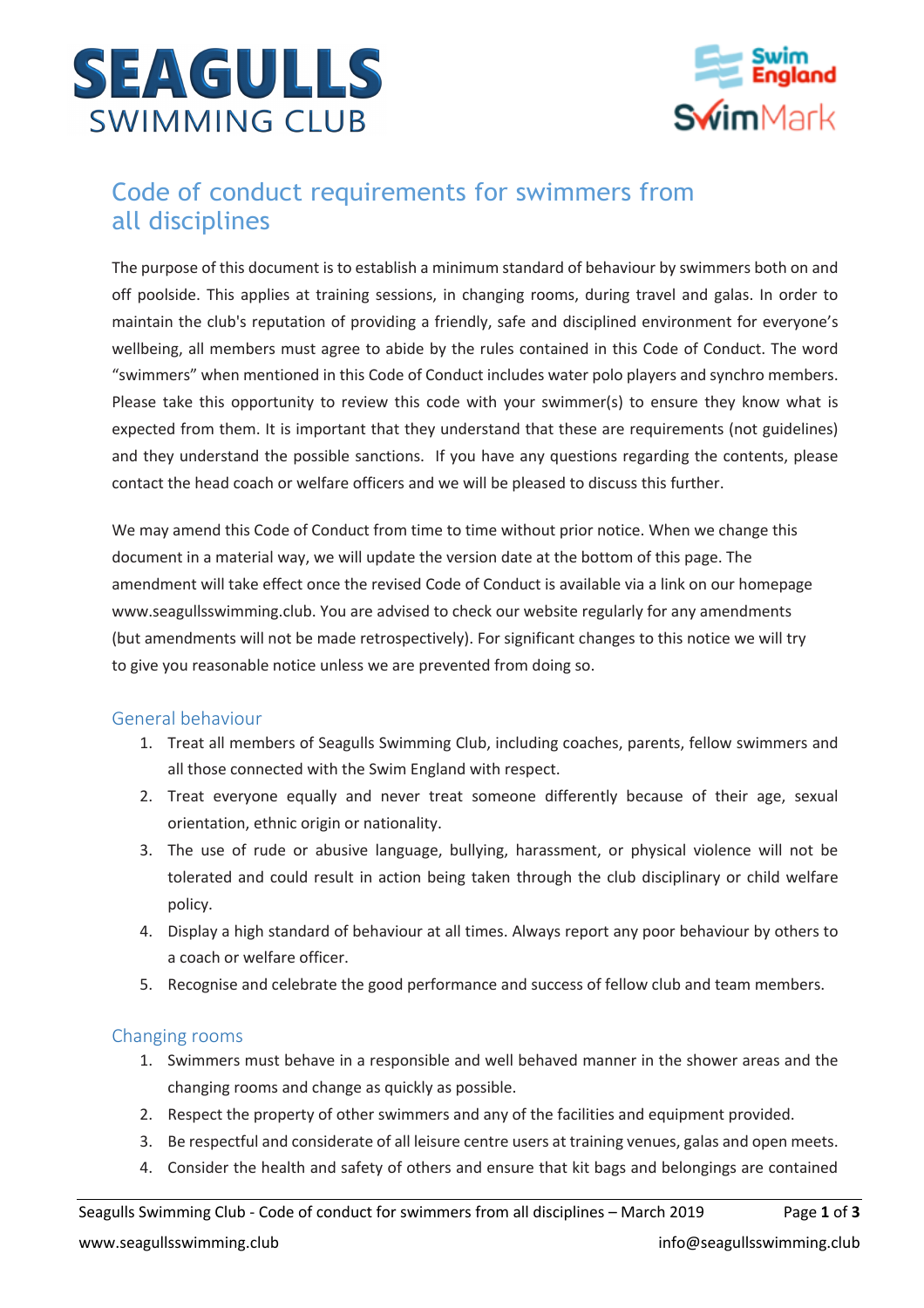



within lockers or stored without blocking exit points, gangways or causing trip hazards on the floor.

- 5. Obey any instructions from changing room staff, who will also help if you have a problem.
- 6. At all locations change in the relevant single sex changing areas if provided.
- 7. Consider there may be much younger swimmers present in the changing rooms, so remember you a required not to use rude or abusive language.

### Swimming training

- 1. Treat your coach and fellow swimmers with respect.
- 2. Make your coach aware if you have difficulties in attending agreed training sessions.
- 3. Arrive in good time on poolside before the training session starts to complete poolside warm up as directed by your coach.
- 4. If you arrive late report to your coach before entering the pool.
- 5. Ensure you have all your equipment with you, i.e. paddles; kick boards, hats, goggles etc.
- 6. If you need to leave the pool for any reason during training inform your coach before doing so.
- 7. Listen to what your coach is telling you at all times and obey instructions given.
- 8. Always swim to the wall as you do in a race, and practice turns as instructed.
- 9. Do not stop and stand in the lane; do give way to other swimmers trying to pass you. Don't obstruct others from completing their training, impede their progress, or hold onto their legs.
- 10. Do not pull on the ropes as this may injure other swimmers.
- 11. Do not skip lengths or sets you are only cheating yourself.
- 12. Think about what you are doing during training and if you have any problems discuss them with your coach at an appropriate time.
- 13. If you have any problems with the behaviour of fellow club members let your coach, a committee member or your parents know at the time.

### Competition

- 1. At competitions whether they be open meets, national events or club galas always behave in a manner that shows respect to both your club coaches, officers, parents and team mates and the members of all competing clubs.
- 2. You must wear appropriate swimwear and Club Kit as stipulated by the club.
- 3. Report to your club coach and / or Team manager on arrival on poolside.
- 4. Warm-up before the event as directed by the coach in charge on that day and ensure you fully prepare yourself for the race.
- 5. Be part of the team. Stay with the team on poolside. If you have to leave poolside for any reason inform and in some cases get the consent of the team manager / coach before doing so.
- 6. After your race report to your coach for feedback.
- 7. Support your team mates. Everyone likes to be supported and they will be supporting you.